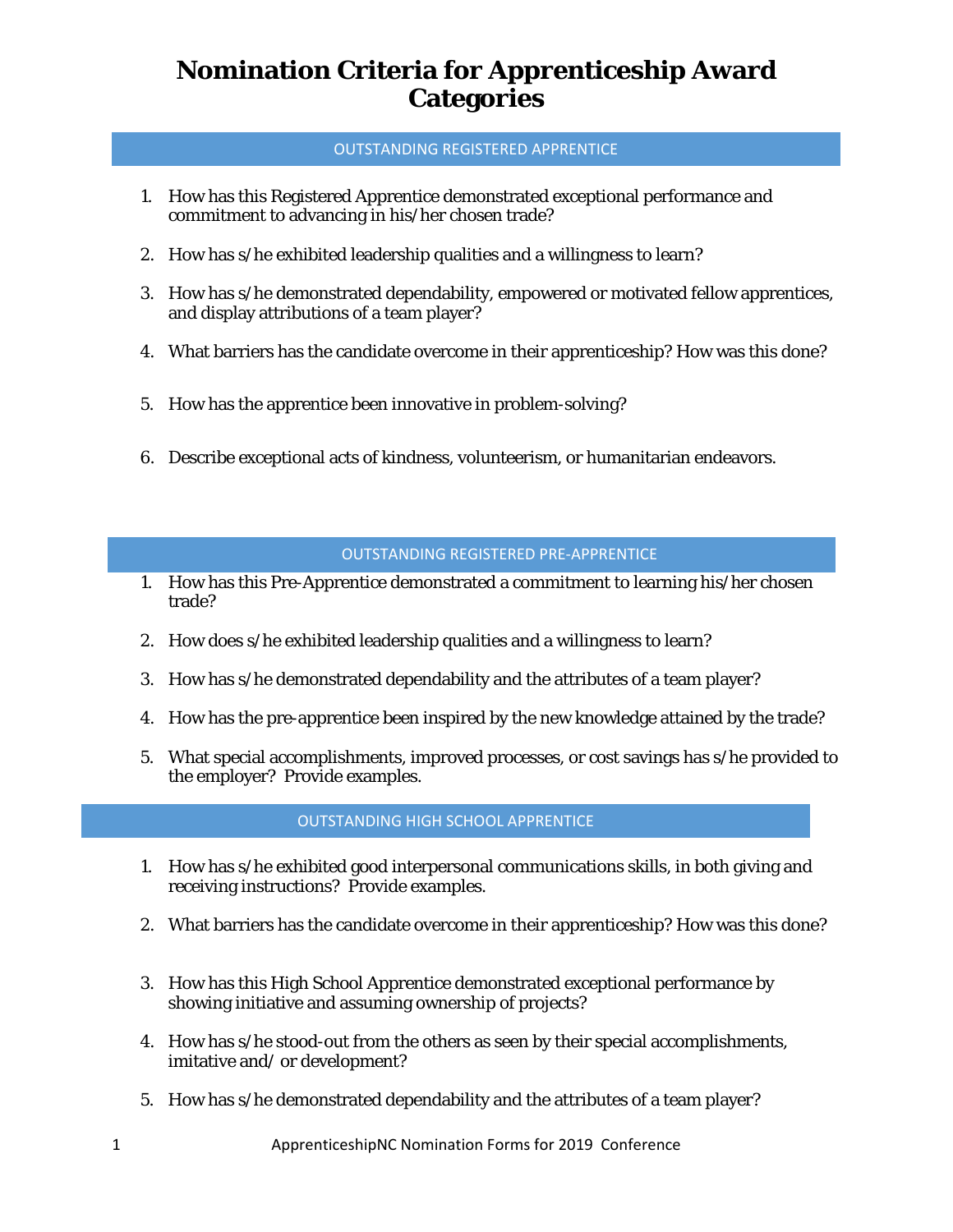- 6. How has s/he shown that s/he is conscious of safety and exhibits safe working habits for both herself/himself and others in the workplace?
- 7. What barriers has the candidate overcome in their apprenticeship? How was this done?

## OUTSTANDING REGISTERED APPRENTICESHIP EMPLOYER

- 1. How does this employer exhibit their pride in their apprenticeship? Do they share their accomplishments and successes with others? Do they invite other businesses into their facilities to show the quality of how their program operates? Provide examples.
- 2. How does the employer exhibit seriousness of workplace safety? Do they provide regular safety training with apprentices? What is their safety record?
- 3. How does the employer recognize the accomplishments of the apprentices? Does the employer provide signing or graduation ceremonies? Does the employer provide media spotlights and/or special awards to the apprentice?
- 4. How does the employer offer a philosophical belief in lifelong learning? Does the employer offer advanced occupational learning when appropriate?
- 5. How has the employer promoted diversity and inclusion within their apprenticeship program? What actions has the employer established to create a diverse workforce?

#### OUTSTANDING PRE-APPRENTICESHIP PROGRAM

- 1. Registered pre-apprenticeships teach basic job readiness skills in preparation for a designated Registered Apprenticeship. What additional skills being taught and what is the associated occupation?
- 2. Describe what activities the Pre-Apprenticeship program features that provide exposure to work environment for the targeted occupation. This could be a classroom and/or lab setting, may involve work-site visits, job shadowing, or other activities outside the program facility.
- 3. Describe evidence on how Pre-Apprenticeship exercises precaution for the health and safety of pre-apprentices during all components of the program.
- 4. Does the Pre-Apprenticeship exhibit a goal in their training to assure that the preapprentices, if they diligently apply themselves, will be afforded an opportunity to become skilled professionals in the designated apprenticeable occupation?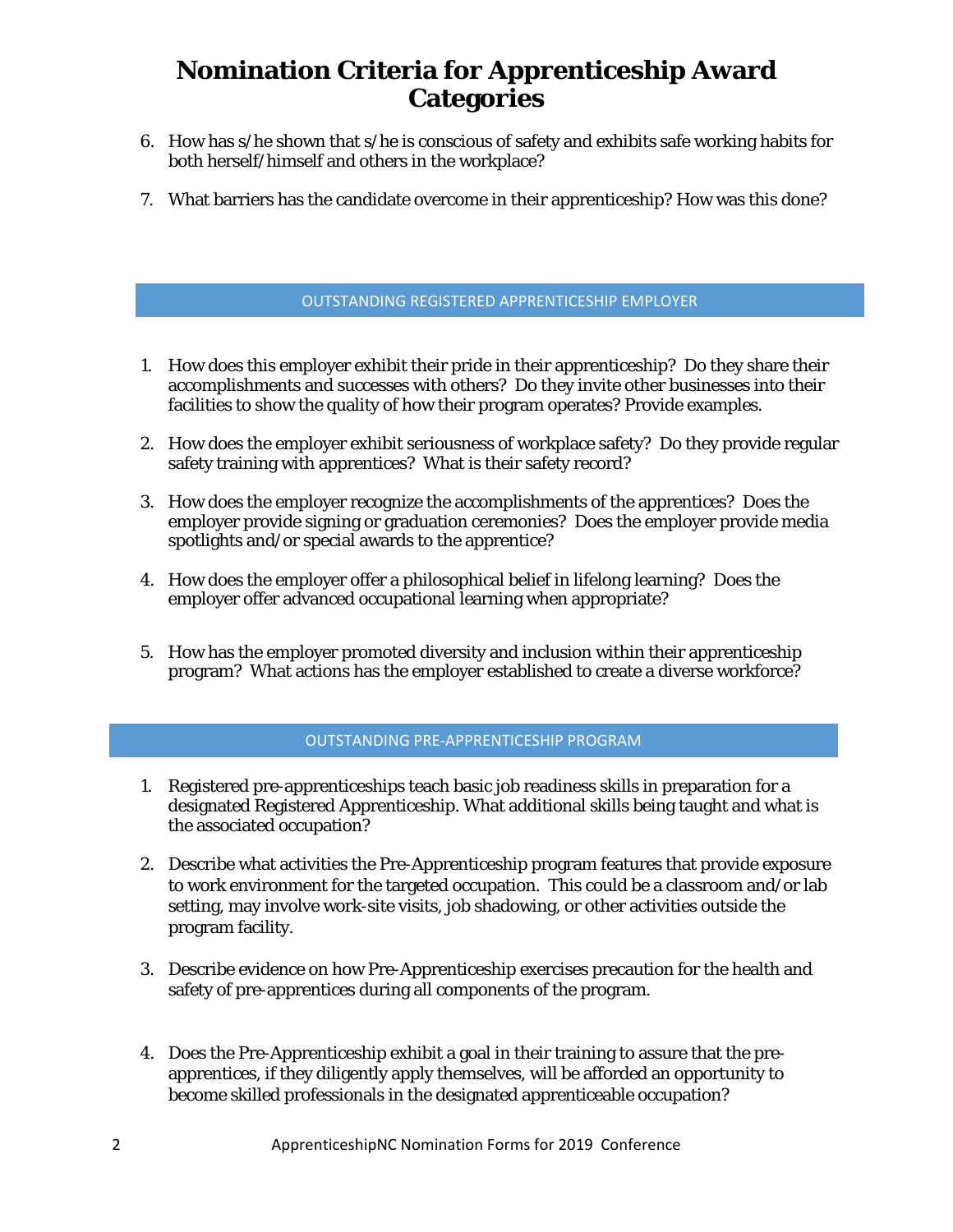- 5. How many Pre-Apprentices have gone directly into a Registered Apprenticeship as a result of the Pre-Apprenticeship?
- 6. How has the pre-apprenticeship sponsor made efforts to include under-served populations that would not have likely been exposed to this occupation?

## OUTSTANDING CONSORTIUM MEMBER

- 1. Describe the Consortium Member's philosophical belief in lifelong learning and how it has offered advanced occupational learning to apprentices when appropriate.
- 2. How does the member support and work with other local companies and companies in other regions to help expand apprenticeship, knowledge and share best practices?
- 3. Does the Consortium Member invite other businesses and industries into their facilities to show first-hand how a quality apprenticeship program operates?
- 4. How does the employer recognize the accomplishments of the apprentices? Does the employer provide signing or graduation ceremonies? Does the employer provide media spotlights and/or special awards to the apprentice?
- 5. Describe how the Consortium Member demonstrates their ability to be a leader among their peers to help drive apprenticeship by assuming responsibility for consortium activities and progress?
- 6. How has the consortia member promoted diversity and inclusion within their apprenticeship program? What actions has the consortia member established to create a diverse workforce?

## OUTSTANDING APPRENTICESHIP PARNTER

- 1. How does the Outstanding Apprenticeship Partner contribute to the improvement of Registered Apprenticeship?
- 2. How has the partner been innovative in their strategy in engaging new talent into Registered Apprenticeship? How has the partner made efforts to include under-served populations that would not have likely been exposed to this occupation?
- 3. Describe how partnership is sustainable and replicable. How is it considered to be a best practice?